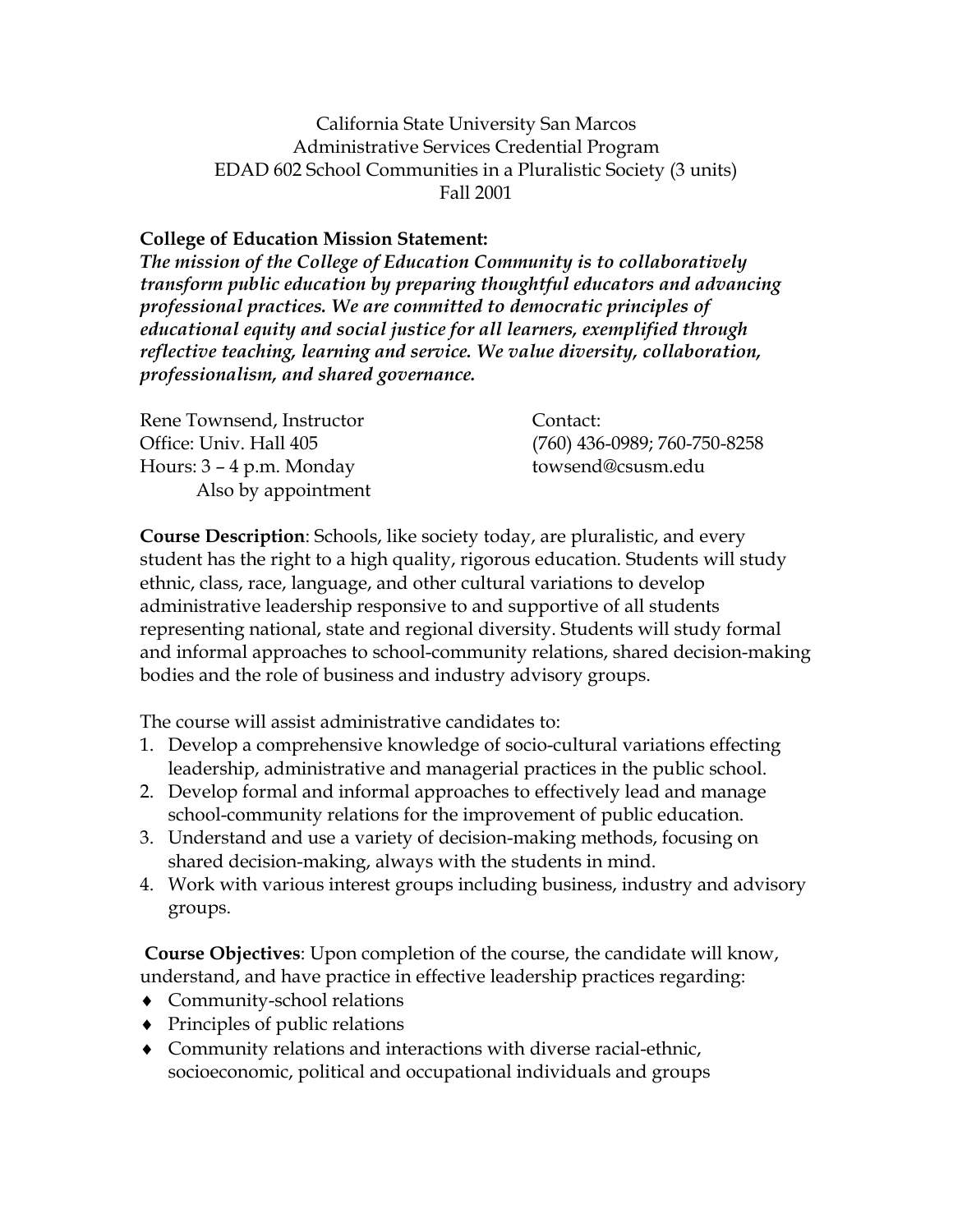- ♦ Concepts, policies and procedures ensuring access and equity for all students to high quality education, with evaluation and integrated services
- ♦ Techniques and procedures for working with community agencies, school site councils and other quasi-governing bodies
- ♦ Communication modes, models, policies and effects
- ♦ Means of identifying and working with community influence groups
- ♦ The role of the school, parents and other care-givers, and the community in the educational process
- ♦ Uses of technology relating to school communities

# **Teaching/ Learning Philosophy**:

Effective learning uses all modalities. All of us will are learners. As such, we will be teachers, students and mentors. We will use a variety of approaches including reading, reflection, discussion, simulation, case study, community activities, and portfolio development. Each class member must be committed to active participation and to ensuring the engagement of all class members.

# **Required Reading:**

- ♦ Case Studies for School Leaders, Implementing the ISLLC Standards, William L. Sharp, James K. Walter, Helen M. Sharp, \$34.95 plus tax.
- ♦ Successful Behavior Management, Bert Simmons, Simmons Associates, 1997.
- ♦ Both books are available in the bookstore. The books also will be available on reserve in the library, however students are encouraged to purchase their own copies for reference and future classes.
- ♦ Additional articles will be distributed throughout the course.

Also required:

♦ A notebook/binder (recommend 3-hole) to use as your portfolio for the class with sections for readings, reflection, class notes, assignments.

Reading and Class/Activity Schedule:

Class 1 – August 27

Topics will include: philosophy of the program; philosophy of education; overview of the course.

 $\checkmark$  For the next class  $9/10$ : Bring to class examples of information your school and district publish for parents and the public. We will review and discuss these publications - their audience, content, appearance and readability.

# Class 2 – September 10

- $\checkmark$  A review of the 2-year Educational Administration Program.
- $\checkmark$  Sharing and discussion of district publications
- $\checkmark$  Handout of remaining course schedule and specific student assignments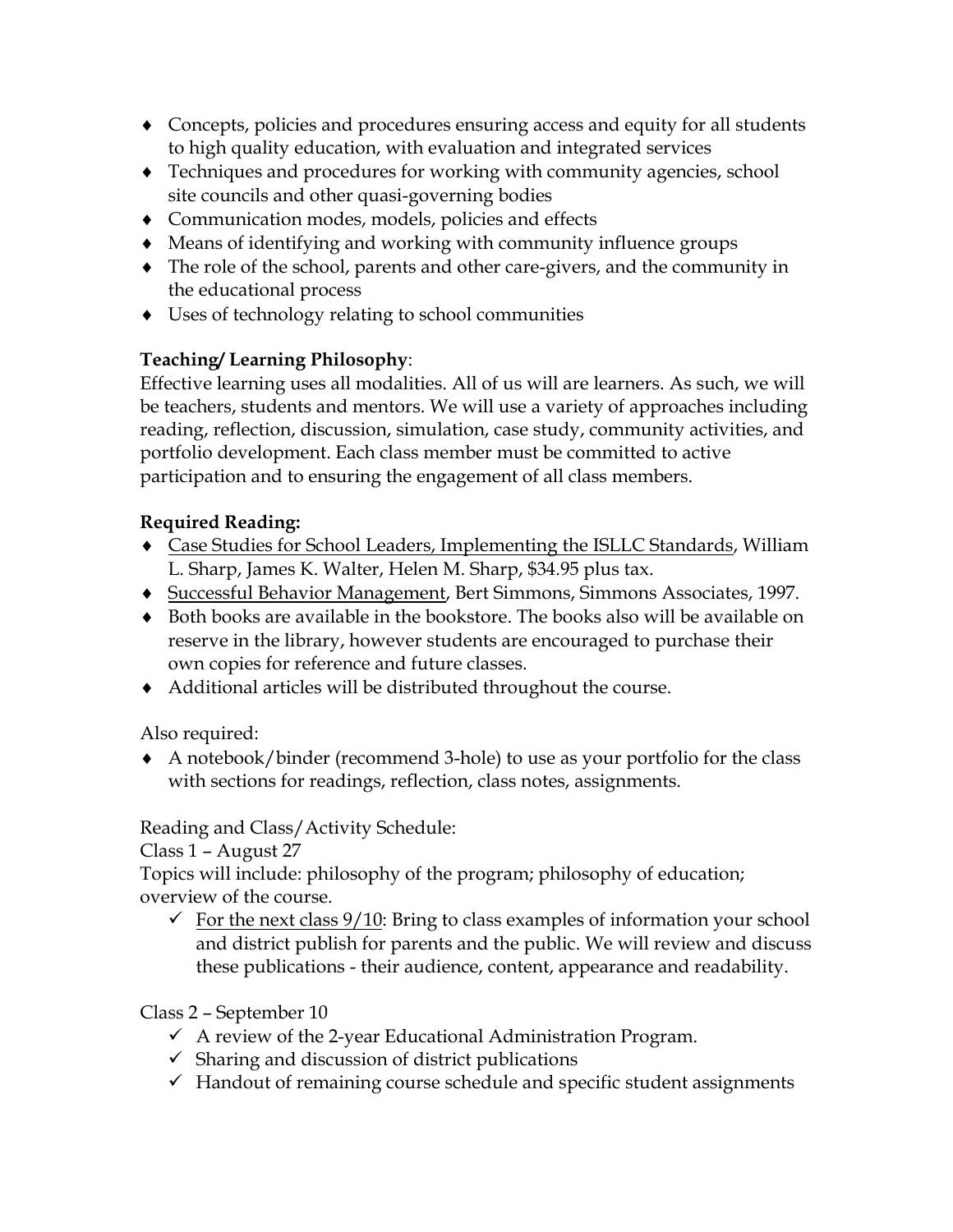**Due Dates for Major Assignments**: (specific guidelines will be presented in class)

- $\checkmark$  Lead case studies: throughout the course students will present case studies according to sign-ups
- $\checkmark$  Analysis of district communications methods October 1
- Paper on *Successful Behavior Management* October 15
- $\checkmark$  Community profile October 22
- $\checkmark$  Report on Board meeting attended November 5
- $\checkmark$  Book review written & oral presentations according to sign up on November 12, 19 & 26
- $\checkmark$  Portfolio presentations December 3 & 10

#### - **Attendance Policy:**

The attendance policy of the College of Education: Due to the dynamic and interactive nature of this course, you are expected to attend all classes and participate actively. At a minimum, you must attend more than 80% of class time, or may not receive a passing grade for the course, at the discretion of the instructor. If, for any reasons, you miss two class sessions or are late (or leave early) more than three sessions, you cannot receive a grade of "A. If you miss three class sessions, your highest possible grade is a "C+". Should you have extenuating circumstances, contact the instructor as soon as possible.

If you miss a class, you must discuss a make-up assignment with the instructor and are expected to complete the make-up within one week of your absence.

**Grading Policy**: The following are expectations of every student:

- $\checkmark$  Active participation in class discussions/activities.
- $\checkmark$  On time completion of all course requirements.
- $\checkmark$  Demonstration of learning, thinking, stretching, listening, reflecting.
- $\checkmark$  A high level of scholarship is expected of all students; only graduate level quality work will be accepted.
- $\checkmark$  If you meet the above expectations at a level commensurate with graduate quality, you will receive a grade of "A."
- $\checkmark$  Late work is marked down one grade for each week it is late.

Clad Competencies are attached. The instructor will review the competencies to be addressed in the course.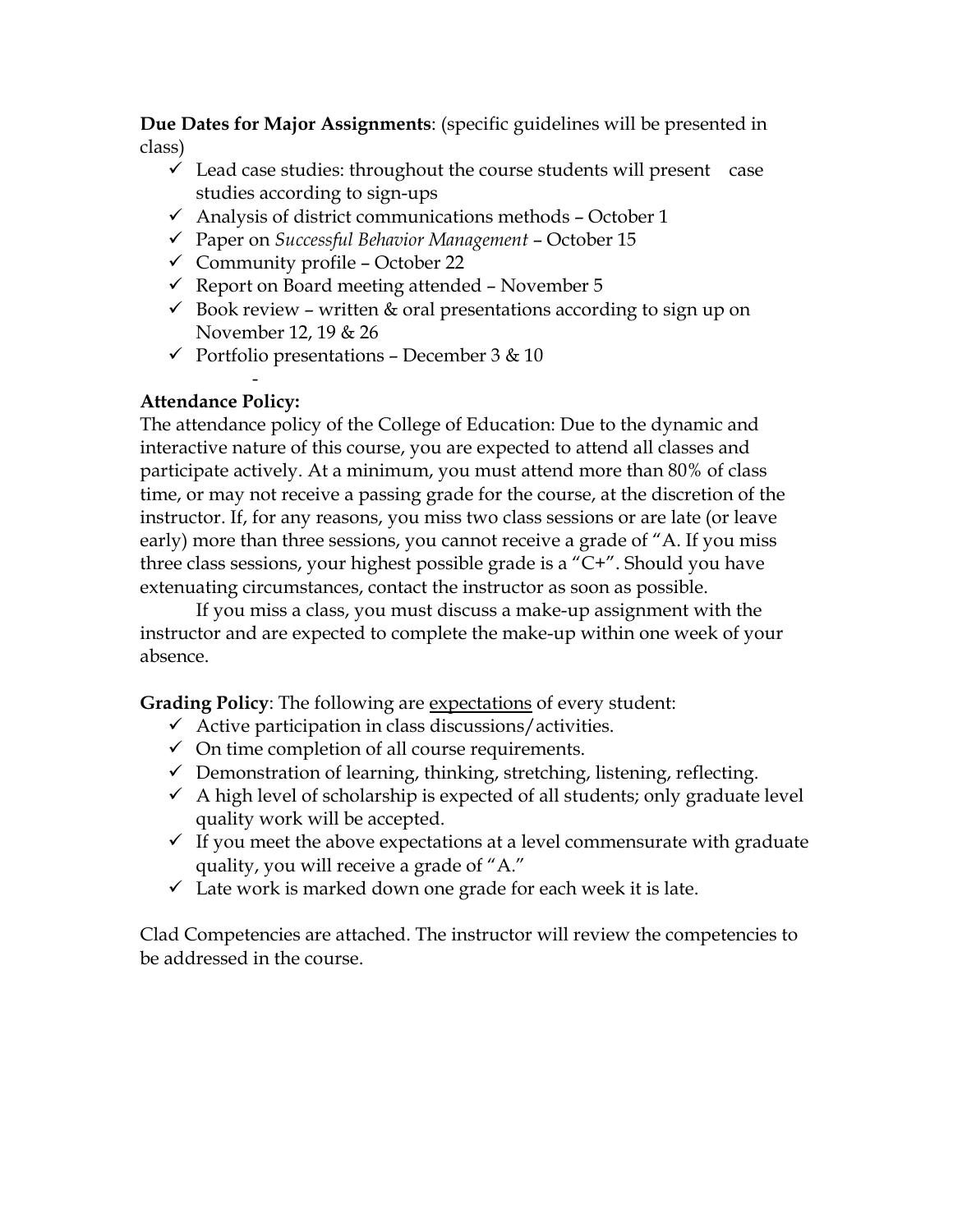#### Guidelines for EDAD 602 Assignments – Fall 2001 See class schedule for due dates

## **A. Case Study Presentations**

- 1. Give a brief overview of the case (everyone should have read it)
- 2. Lead a discussion; use questions listed at end of case and your own
- 3. Remember this is not a lecture, but a discussion. Your job is to elicit responses and encourage an interaction re:
	- $\bullet$  Issues raised in the case go beyond the simple, surface issues
	- ♦ People affected again, go beyond those readily obvious
	- ♦ Possible actions and the pros and cons of each
	- ♦ Action that seems most likely

**Note:** If you work in more than one district, you must choose one school in one district you serve to complete assignments B and D. These will be considered your school and your district.

## **B. Analysis of District Communications Methods**

- ♦ You will analyze communications used by your school and your district.
- ♦ Prepare a paper responding to the following, first for your school and second, for your district.
- 1. List the kinds of methods used by your **school** to communicate to:
	- ♦ Parents
	- $\triangleleft$  Staff
- 2. For your school select **one** you determine is **effectively** done for each:
	- Parents
	- **Staff**
	- You must state your reasons.
- 3. For your school select **one** you believe is **not as effective** as it could be, again for each:
	- Parents
	- **Staff** 
		- State the reasons.
- 4. Repeat this process for your **district** communications.
	- o You will share your analysis with the class, and turn in your paper.

## **C. Behavior Management Paper**

o Maximum of two pages, double spaced, using 12 point font to analyze one or two of the ideas you learned from *Successful Behavior Management* that you believe would improve the effectiveness of your school. Focus on how the idea(s) you chose would lead to improved student achievement.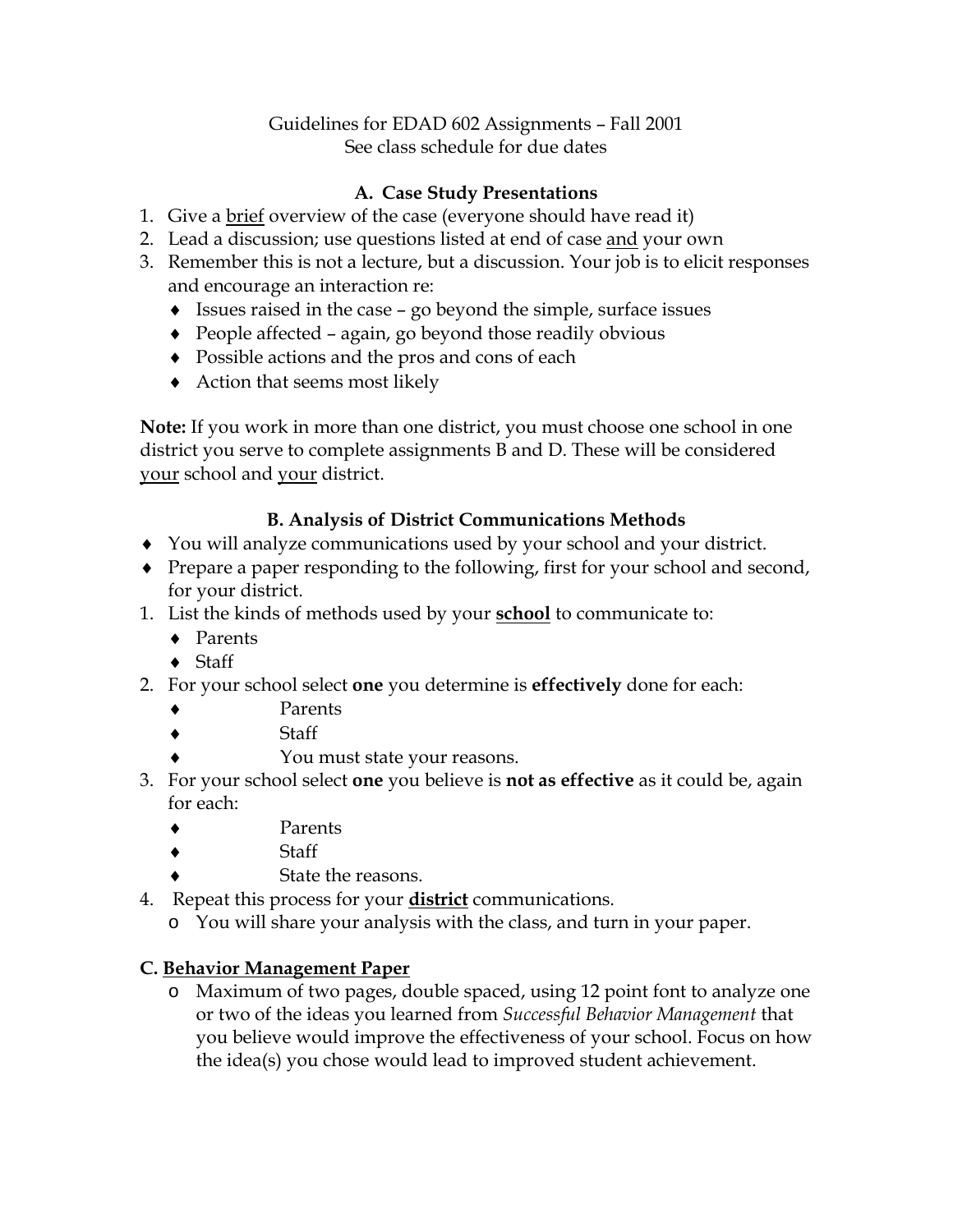## **D. Community Profile**

- ♦ You will prepare a description of the community where your school is located. There are two parts: one is the district and the city or community it serves, and two, your school's profile.
- ♦ Technology: Use whatever technology you can to gather the information for this assignment. At the end of each section, indicate your source of the information, i.e., district web site, Chamber of Commerce info from the Internet, etc.
- ♦ **Include** items from those listed below, and any other information you believe effect your school and its functioning.
- ♦ **Part One: District:** origin; total budget; population; number and types of schools; types of schedules; student demographics; partner districts; partnerships; staffing overview – administrative, certificated, classified – numbers and demographics; parental involvement and outreach efforts; level of community support.
	- ♦ **Community**: origin; population; demographics; major occupations; average income; governmental organizations and services; service organizations; health organizations; major business; issues of importance currently facing the community; level of community safety and pride.
	- ♦ **Part Two: School:** origin; budget; population; size; student demographics; partnerships and outreach efforts; staffing allocation; parental involvement; specific specialized programs.
		- ♦ **Community:** population; demographics; occupations & businesses within your school area; issues currently facing your school and its immediate community

#### **E. Report on Board Meeting**

- ♦ You can attend any Board meeting in any district, however it could be helpful to attend a Board meeting in a district you serve unless you do so regularly. Then it could be helpful to attend a meeting in another district.
- ♦ Be sure to attend for a minimum of 2 hours to see several items handled. Make every effort to be at the beginning of the meeting to observe any protocols among the elected officials, and between the Board and staff.
- ♦ Look for and write your observations:
	- ♦ A brief description of the meeting
	- ♦ Communications skills of Board members, superintendent and any staff who speak
	- ♦ Leadership skills by whoever is running the meeting (president or chair), other board members, the superintendent and the staff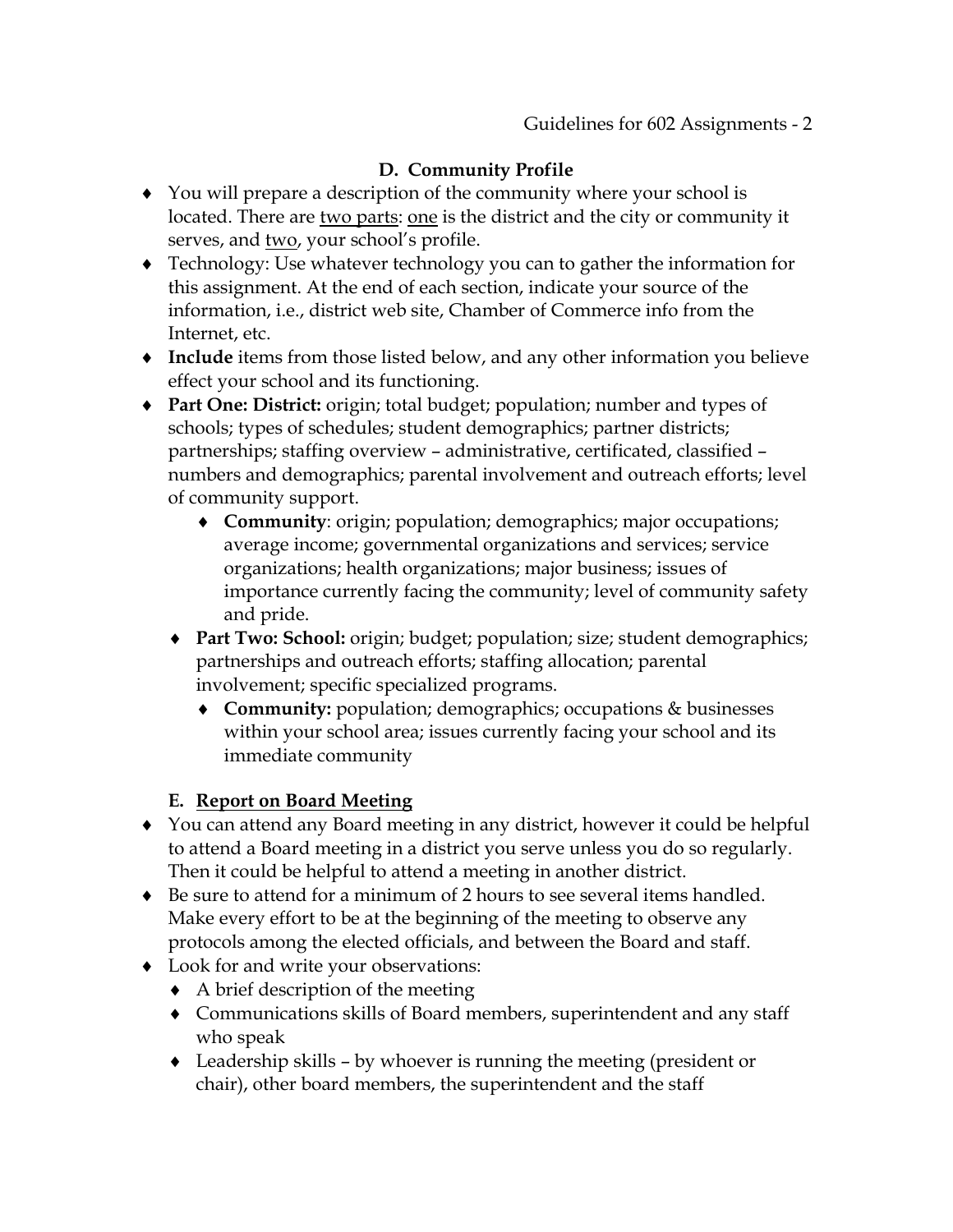- ♦ Note the involvement by the staff Is it active or passive? Do staff members other than the superintendent participate? If so, who calls on them and what do they say?
- ♦ Who is in the audience? Are any members of the audience involved? If so, how?
- ♦ What is the overall tenor of the meeting?
- ♦ What questions do you have about the process, the people, the actions, etc.
- ♦ What actions are taken?
- ♦ Any other observations you notice pro or con or just an observation
- o Write up your observations using either narrative or bullet format.

### **F. Book Review and Oral Report**

You will prepare a written book review to turn in to the instructor and give to each member of the class, and also give an oral report to the class.

**Written Report**: These are the guidelines used for reviewers of AASA (American Association of School Administrators) book reviews, supplemented with a note for this class.

1. AASA's purpose is to give readers guidance in spending their money and committing their time. AASA provides the book reviews as a consumer service.

**{Please note**: In addition to thinking about your book in this way, your purpose is also to glean key learnings you can share with the members of this class. What is in your book that could be helpful to administrators as they deal with various issues? That is, could they benefit by reading this book and for what purpose.**}**

- 2. Reviews should be written clearly (i.e., without jargon), concisely and cogently. Provide a critique of the book's merits, but please do not offer a chapter-by-chapter rundown of contents. If the book would or would not be particularly helpful in the hands of a superintendent, central office or site administrator, say so. And please do not use this hackneyed phrase: This book is a must-read.
- 3. Limit your review to no more than 2 pages double-spaced (that's 6-8 paragraphs). Use 12-point font.
- 4. Type your byline at the top of the review and identify your position.
- 5. Within the first or second paragraph, state the book's title and mention the author's name and his or her position, if you know it.
- 6. Devote the last paragraph (in parentheses) to ordering information. List, in this order, the following: title, author, publisher, publisher's address, year of publication, number of pages (and indicate "with index" if relevant), and cost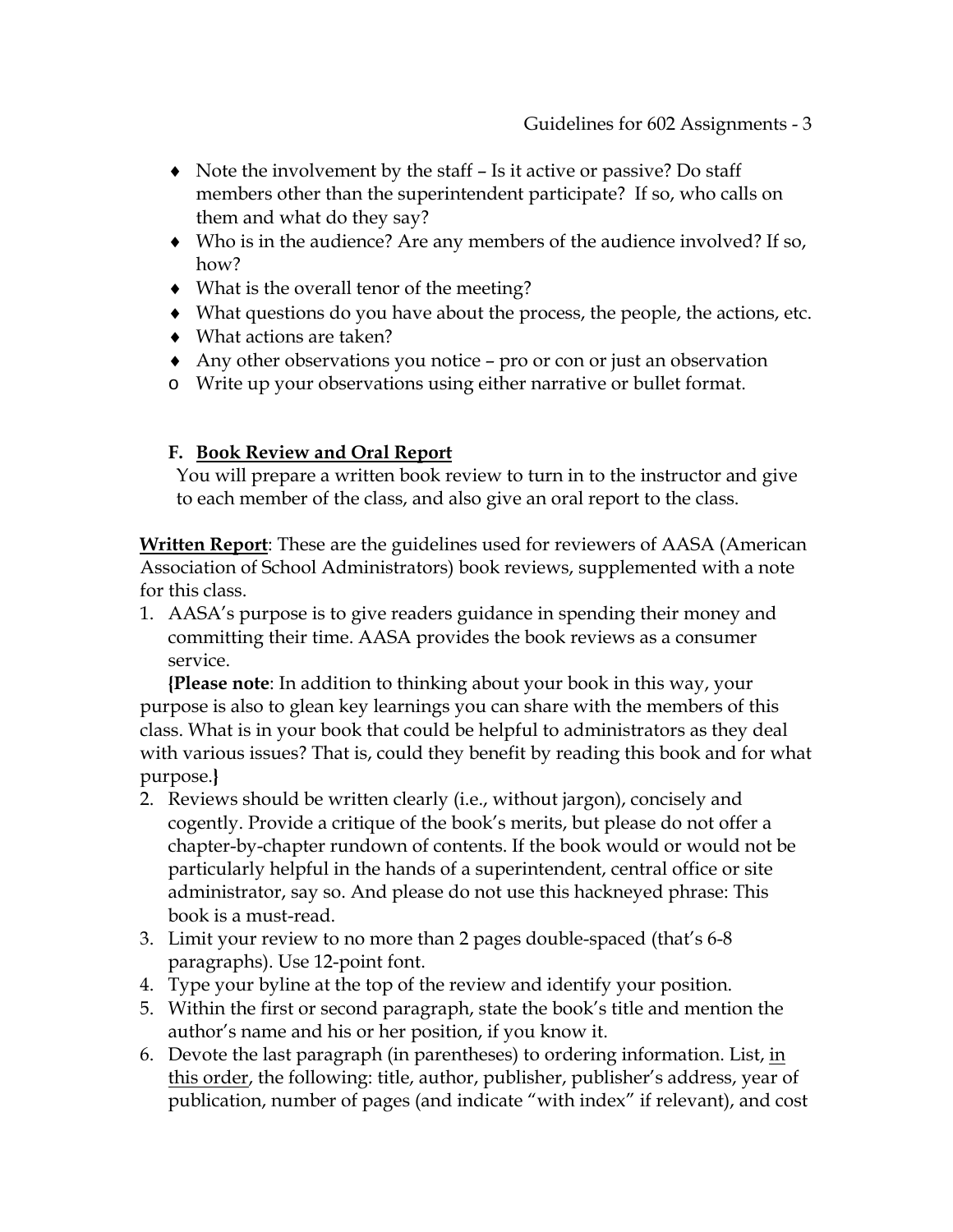- 7. of the book in hardcover and/or softcover, if the latter information is available to you.
- 8. Bring copies (3-hole punched) for each class member and 2 copies for the professor. Be sure to include a copy in your portfolio.
- 9. The deadline for your review is the date of your oral presentation in class; you will sign up in class for this report.
- 10. A page of book reviews from AASA's The School Administrator is attached for reference.

# **Oral Report**

- 1. You will have a maximum of 7 minutes to give your oral report on your book.
- 2. Do not read your report, rather give the class a brief overall picture of the book and some of the most important ideas you learned from the book.
- 3. Refer to #1 and #2 under the written report guidelines concerning the content.
- 4. Be sure to include your recommendation of who the book is (or is not) useful for and why.
- 5. You will provide a copy of your written review for each class member and two for the professor at the end of your oral report.

## **G. Portfolio Presentation : Two Major Course Learnings**

- ♦ Your oral presentation is to be 5 7 minutes in which you will:
- Describe two of your key learnings for this semester and your next steps
- ♦ For each of the two learnings, describe:
	- ♦ What you learned.
	- ♦ How you learned it (could be multiple ways, i.e. discussion, reading, field work, etc.).
	- ♦ Why it is significant to you.
	- ♦ What you will do differently as a result.
- Describe two next steps; for your development, what do you need to continue your growth and how will you do it?
- ♦ Use clear, straightforward language with good presentation style. Demonstrate depth of thinking about what you have learned and your goals for growth.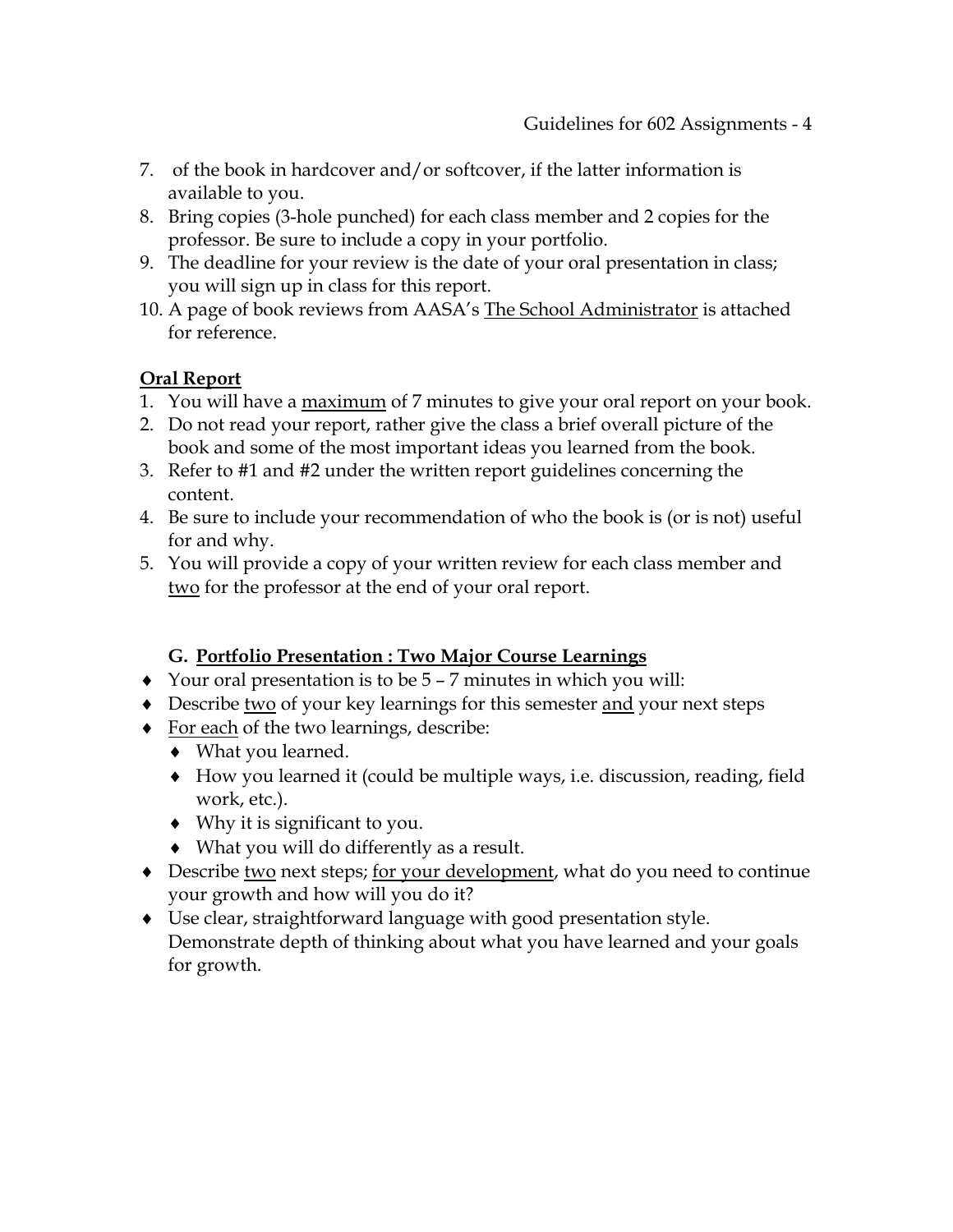#### REVISED TENTATIVE – 9/11/01 **Class Schedule and Assignment due dates EDAD 602 – Fall 2001**

- Class 1 August 27 Overview & Leadership Philosophy
- Class 2 September 10 "Turning Loose" & Leadership discussion **Due** - sharing school & district publications
- Class 3 September 17 Public Relations Public Relations Case Study #33, p.245 – Lisa V, Bill Chris, Allen Rick Moore, CSUSM PIO (Fieldwork individual conferences with Mr. Levy)

Class 4 – September - Board Meeting

- Class 5 October 1 –– Community Involvement Community Involvement Case Study #29, p. 234 – Mary, Melissa, Chuck, Jorge, Pam **Due** – Analysis of district communication methods & discussion
- Class 6 October 8 Conflict Resolution; Classroom & School Management School/Community Relations Case Study #28, p. 232 – Katherine, Stephanie, Carrie, Eli, Mike
- Class 7 October 15 Conflict Resolution #15, p199 Rachel, Doug, Rickey, Pat, Lisa G **Due** - Paper on *Successful Behavior Management*
- Class 8 October 22 Decision-making Decision-making – "Abilene Paradox" Decision-making Case Study #2, p. 168 – Jeff, Eileen, Kathy, Amy, Julie **Due** – Community Profile & discussion
- Class 9 October 29 Diversity Case Study #48, p.283 Barbara, Marie, Darci, Dave (Fieldwork up-date w/ Mr. Levy as needed)
- Class 10 November 5 Demographics/diversity Demographics/diversity **Due** – Report on Board Meeting
- Class 11 November 12 Demographics/diversity **Due** – Book Reviews – Mike, Pat, Chuck, Marie, Doug, Ricky, Lisa V, Eli, Chris, Julie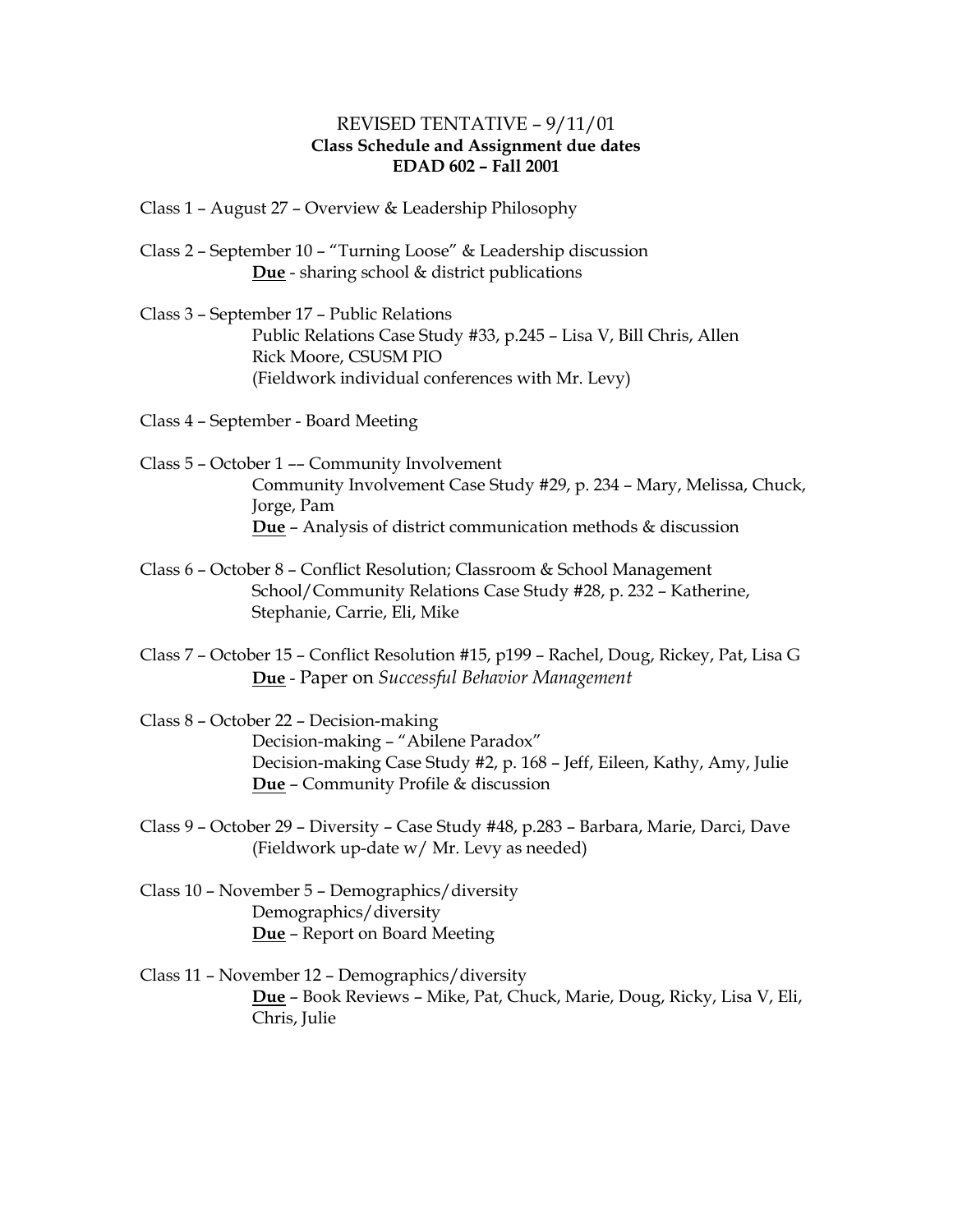Class 12 – November 19 – Leadership & Community Involvement Behavior, respect, culture Case Studies: 2, 10, 24, 116, 130 **Due** – Book Reviews – Bill, Melissa, Darci, Stephanie, Allen, Pam, Jeff, Dave, Rachel

Class 13 – November 26 – Leadership, Vision, Culture – your personal vision **Due** – Book Reviews – Amy, Mary, Katherine, Eileen, Carrie, Lisa G, Kathy, Barbara, Jorge (All fieldwork due)

- Class 14 December 3 **Portfolio Presentations –** Darci, Amy, Mary, Lisa V, Pat, Chuck, Melissa, Kathy, Pam, Eli, Lisa G, Carrie, Doug, Allen, Ricky
- Class 15 December 10 **Portfolio Presentations –** Bill, Chris, Jorge, Katherine, Stephanie, Mike, Rachel, Jeff, Eileen, Julie, Barbara, Marie, Dave Class Wrap up/final thoughts